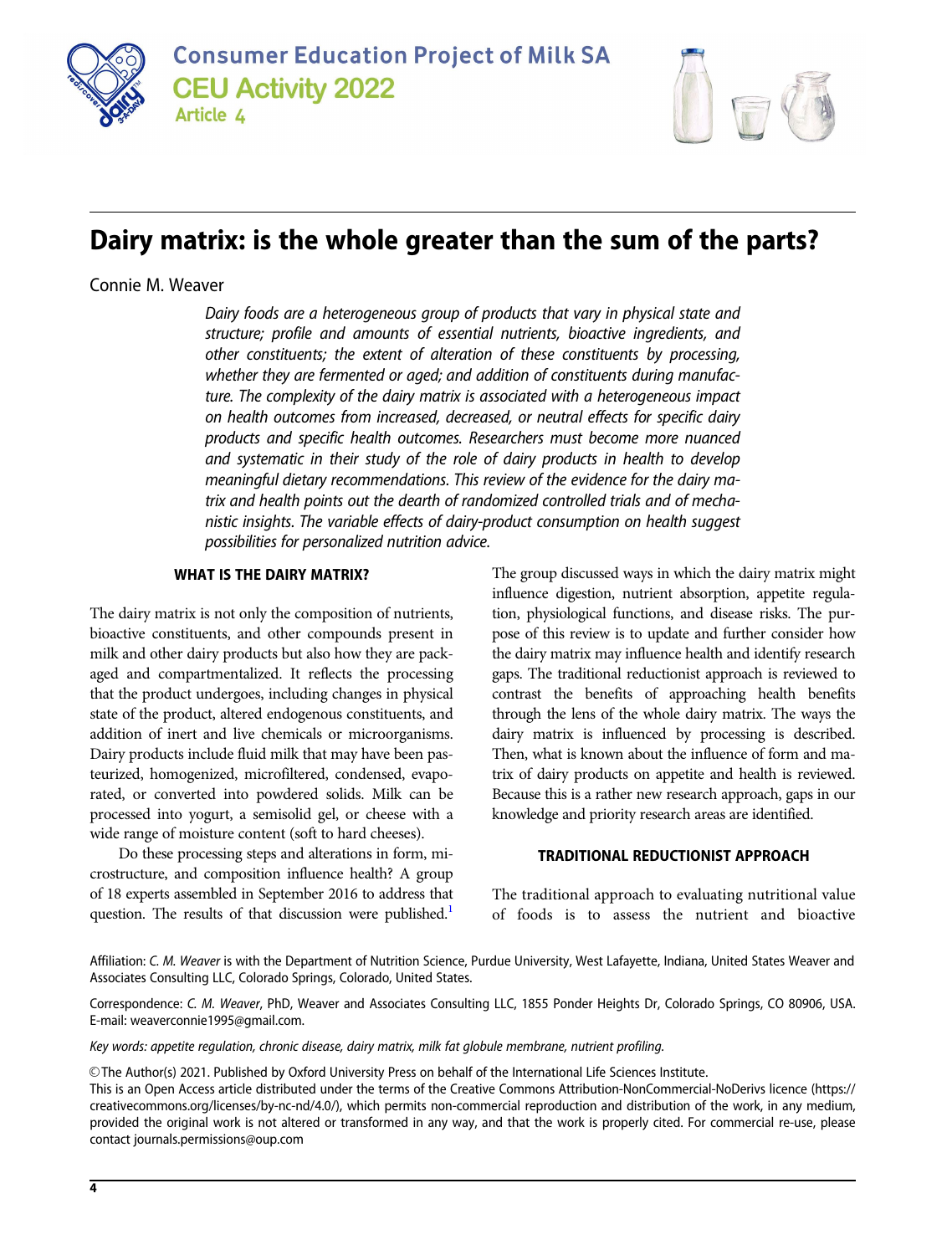composition and evaluate the contribution of a single nutrient or bioactive constituent to health. The recommended 3 servings of milk or equivalent daily, the amount recommended by the Dietary Guidelines Advisory Committee  $(DGAC)^2$  $(DGAC)^2$  for most Americans (ie, those older than 2 years and requiring at least 1600 Kcal/d of energy) provide the entire requirement for calcium, 99% for phosphorus,  $> 50%$  of the protein, 33% of riboflavin, 42% of potassium for women, 25% of magnesium, 86% of vitamin D, and a good contribution of recommended vitamin A, zinc, iodine, and other essential nutrients. A comparison of selected dairy products for key nutrients by serving is given in Table 1. The DGAC recommended 3 servings of low-fat dairy or equivalent daily largely for calcium and potassium contributions, because it is difficult to meet recommended intakes for these minerals without dairy-product consumption. Fortified foods or supplements are required to meet calcium requirements without dairy. Americans typically do not consume sufficient fruits and vegetables to meet potassium recommendations without dairy, and fortification and supplementation with potassium salts pose challenges. Various milk, yogurt, and cheese products are all good sources of bioavailable calcium.<sup>[3](#page-10-0)</sup> Milk and yogurts are good sources of potassium, but not cheese. Milks fortified with vitamin D are a good

source of that vitamin, but fortification of other dairy products with vitamin D is variable. Only the milks are a good source of iodine, and milk is the major source of this mineral in the diet.

The type of dairy products preferred depends on the individual, ingredients in chosen recipes or foods, cost, availability, and desirable nutrient profiles. One deciding factor for many consumers is the lactose content. Consumers with perceived or diagnosed lactose intolerance or maldigestion often seek dairy products with low lactose content or avoid dairy products altogether to avoid gastrointestinal discomfort. The range of lactose content in various dairy products is broad (Table 1). Addition of lactase (lactase-phlorizin hydrolase) by the manufacturer or consumer or processing to remove lactose are approaches used to create lactosefree or reduced-lactose versions of most dairy products.[4](#page-10-0) Another constituent of dairy products that consumers often prioritize in selection of dairy product is the fat content of the diet. Whole milk contains 3 .25% milk fat (Table 1), but the fat can be removed to yield various levels of fat. The DGAC recommends low-fat or fat-free dairy products, $^2$  $^2$  partly to reduce energy intake and partly to minimize intake of saturated fatty acids for protection against cardiovascular disease. Dairy provides 13% of saturated fats, primarily as part of mixed

Table 1 Contents of selected nutrients and bioactive components in a serving of selected dairy products

| Characteristic                   |            |           |                          | <b>USDA Food Name</b> |                           |                          |                    |                |
|----------------------------------|------------|-----------|--------------------------|-----------------------|---------------------------|--------------------------|--------------------|----------------|
|                                  | Whole milk | Skim milk | <b>Butter milk</b>       | Whipping<br>cream     | Yogurt, plain,<br>low fat | Cheese.<br>cheddar       | Cheese.<br>cottage | <b>Butter</b>  |
| FDC ID no.                       | 746,782    | 1085      | 1230                     | 1053                  | 1117                      | 1009                     | 1015               | 1145           |
| Serving size, g                  | 249        | 246       | 245                      | 30                    | 245                       | 28                       | 110                | 14             |
| Energy, kcal                     | 152        | 84        | 152                      | 101                   | 154                       | 115                      | 90                 | 100            |
| Protein, q                       | 8.0        | 8.4       | 7.9                      | 0.85                  | 13                        | 6.5                      | 12                 | 0.12           |
| Total fat, q                     | 8.0        | 0.2       | 8                        | 10.8                  | 3.8                       | 9.5                      | 2.5                | 11.4           |
| SFA, g                           | 4.6        | 0.12      | 4.7                      | 6.9                   | 2.5                       | 5.4                      | 21.4               | 7              |
| MUFA, g                          | 1.7        | 0.04      | 2.0                      | 2.7                   | 1.0                       | 2.1                      | 0.5                | 3.3            |
| PUFA, g                          | 0.27       | 0.02      | 0.49                     | 0.47                  | 0.1                       | 0.33                     | 0.08               | 0.42           |
| Carbohydrates, g                 | 11.3       | 12.1      | 12                       | 0.85                  | 17.2                      | 0.68                     | 5                  | 0              |
| Lactose, q                       | 12         | 12.4      | 9                        | 0                     | 4                         | 0.04                     | 4.4                | 0              |
| Cholesterol, g                   | 30         | 7.4       | 27                       | 34                    | 15                        | 28                       | 13                 | 30             |
| Calcium, mg                      | 306        | 324       | 282                      | 20                    | 448                       | 198                      | 114                | $\overline{2}$ |
| Phosphorus, mg                   | 257        | 268       | 208                      | 17                    | 353                       | 129                      | 163                | 2.7            |
| Sodium, mg                       | 95         | 101       | 257                      | 8                     | 172                       | 183                      | 353                | 1.4            |
| Magnesium, mg                    | 30         | 31        | 25                       | $\overline{2}$        | 42                        | 7.5                      | 10                 | 2.7            |
| Potassium, mg                    | 374        | 411       | 331                      | 28                    | 573                       | 22                       | 132                | 0.01           |
| Zinc, mg                         |            | 1         | 0.9                      | 0.07                  | 2.2                       | 1                        | 1.5                | 0              |
| lodine, µg                       | 94         | 88        | 257                      |                       |                           |                          |                    | 0              |
| Thiamin, mg                      | 0.14       | 0.14      | 0.12                     | 0                     | 011                       | $\mathbf{0}$             | 0.02               | 0              |
| Riboflavin, mg                   | 0.34       | 0.32      | 0.42                     | 0.06                  | 0.52                      | 0.12                     | 0.26               | 0              |
| Vitamin A, RAE                   | 80         | 157       | 115                      | 122                   | 125                       | 89                       | 76                 | 0              |
| Vitamin D, IU                    | 96         | 108       | 127                      | 19                    | 2.5                       |                          | -                  | 0              |
| Milk fat globule<br>membrane, mg | 84         | 36        | 180                      | 60                    | 37                        | 330                      | -                  | $<$ 1          |
| Fermented                        | No         | No        | No                       | No                    | Yes                       | Yes                      | Yes                | No/Yes         |
| Physical state                   | Liquid     | Liquid    | Liquid                   | Liquid or G/L         | Gel                       | Hard solid               | Soft solid         | O/W            |
|                                  | $\sim$     |           | $\overline{\phantom{a}}$ | . <i>.</i>            |                           | $\sim$<br>$\cdot$ $\sim$ | $ - -$             |                |

*Abbreviations:* FDC, FoodData Central; G, gas; ID, identification; L, liquid; MUFA, monounsaturated fatty acid; O, oil; PUFA, polyunsatu-<br>rated fatty acid; RAE, retinol activity equivalent; S, solid; SFA, saturated fatty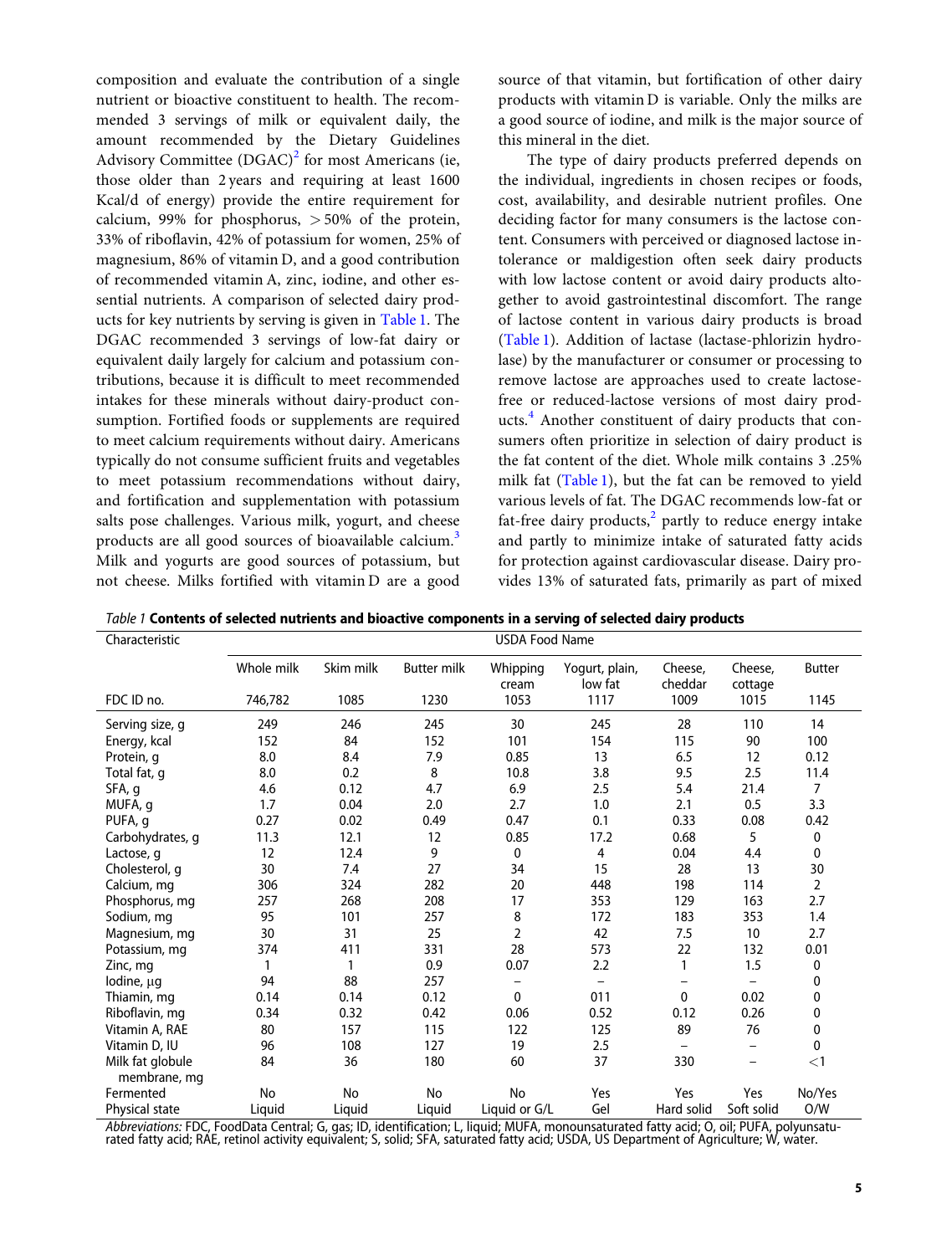dishes, in the American diet. $<sup>2</sup>$  $<sup>2</sup>$  $<sup>2</sup>$  There is controversy over</sup> whether it is the saturated fatty acid content per se that is associated with risk of cardiovascular disease or the replacement of dairy fat with polyunsaturated fat from plant sources that is responsible for the observed car-diovascular benefits in clinical trials.<sup>[5,6](#page-10-0)</sup> Nevertheless, current dietary guidelines recommend < 10% of kiloca-lories come from saturated fats.<sup>[2](#page-10-0)</sup> Another factor in the decision about which dairy products to consume is the addition of added sugars to flavor dairy products. Dairy products contribute 4% of added sugar in the United States. Attempts have been made to score foods for nutrient contributions. One popular nutrient profiling system, the Nutrient-Rich Food Index score rates quality of 9 nutrients to encourage (protein, fiber, vitamin A, vitamin C, vitamin E, calcium, iron, potassium, and magnesium) and 3 constituents to limit (saturated fats, sugar, and sodium), according to the DGAC. Using the Nutrient-Rich Food Index, version 6.3, scores decreased as fat level and added sugars increased  $(Table 2)<sup>7</sup>$  $(Table 2)<sup>7</sup>$  $(Table 2)<sup>7</sup>$  To more fully account for the nutrient density of whole foods encouraged by the  $DGAC<sup>2</sup>$  $DGAC<sup>2</sup>$  $DGAC<sup>2</sup>$  beyond the 12 components considered in the Nutrient-Rich Food Index, a hybrid scoring system was proposed that considers both nutrient density and whole foods.<sup>[7](#page-10-0)</sup> Scores are higher for dairy products using this hybrid system. For comparison, white bread scores 15 compared with whole-wheat bread, which scores 72, using the proposed hybrid nutrient density scoring system.

Drewnowski<sup>[8](#page-10-0)</sup> evaluated dairy products on the 4 domains of sustainable diets: energy and nutrient density, affordability, cultural and societal value, and environmental footprint. Dairy products (namely, milk, yogurt, and cheese) rated favorably in all domains: they are nutrient dense relative to the energy they contribute; they provide calcium at the lowest cost of any food; and they are appealing. The environmental impact depends on the type of dairy food. Greenhouse gas emissions for milk, yogurt, and white cheese are comparable to those of starchy tubers and grains but lower per 100 g than for hard, semihard, or soft cheeses, emissions of which are comparable to meat.<sup>9</sup> Modeling the tradeoff between nutrients contributed and environmental impact shows

Table 2 Nutritional ratings of selected dairy products by the NRF Index, version 6.3, and proposed Hybrid **Nutrient Density Score** 

| Product                                          |       | NRF Index Hybrid Nutrient |
|--------------------------------------------------|-------|---------------------------|
|                                                  | score | <b>Density Score</b>      |
| Calcium-fortified skim milk                      | 73    | 112                       |
| 2% Milk                                          | 25    | 52                        |
| 1% Chocolate milk                                | 22    | 45                        |
| Whole milk, plain yogurt                         |       | 29                        |
| Low-fat, fruit-flavored yogurt                   |       | 21                        |
| $\mathbf{A} \mathbf{B}$ . The state $\mathbf{B}$ |       |                           |

Abbreviation: NRF, Nutrient-Rich Food.

the challenge in meeting nutrient needs without dairy cows if the cows were removed from the environment in attempt to reduce greenhouse gas emissions. $^{10}$  $^{10}$  $^{10}$  Using linear programming to identify food combinations to replace dairy in the National Health and Nutrition Examination Survey 2011–2014, an unfeasible amount of alternative foods was needed to provide the essential nutrients contributed by dairy products.<sup>[11](#page-10-0)</sup> This also led to increased energy intake and cost.

The  $DGAC<sup>2</sup>$  $DGAC<sup>2</sup>$  $DGAC<sup>2</sup>$  emphasis on food patterns and the proposed hybrid nutrient density and food-group pro-filing system<sup>[7](#page-10-0)</sup> are steps toward appreciating the value of the whole food beyond the traditional approach of a single or a cluster of nutrients. Yet there may be additional value in exploring the whole matrix, with its vast array of microconstituents, for its influences on health.

# TRANSFORMING THE DAIRY MATRIX THROUGH **PROCESSING**

Dairy products are derived from fluid milk. There are undoubtedly matrix differences due to the source of milk, but this review focuses only on bovine milk.

Raw, fluid whole milk is an oil-in-water emulsion, a colloidal suspension of casein micelles, and a solution of minerals, whey proteins, and sugars dissolved in the aqueous phase. The large fat droplets are stabilized by the milk fat globule membrane (MFGM). This complex structure of proteins, polar lipids (phospholipids and sphingolipids), neutral lipids, and enzymes account for 2%–6% of the total mass of fat globules and 1%–4% of total milk proteins.<sup>12</sup> MFGMs are produced in the epithelial cells of mammary glands. The trilayer structure consists of an outer layer of polar lipids derived from the endoplasmic reticulum, a middle protein layer, and an inner layer of polar lipids. Fat globules range in particle size, with smaller droplets having greater surface area, which may influence biological functions like immunomodulatory capacity.<sup>13</sup> Sphingolipids and their metabolites $13$  have antiproliferative activity and glycosphingolipids have immune activity. Less is known about the whole MFGM and its anti-inflammatory properties. Exploiting MFGM as a byproduct of dairy manufacturing also has potential to influence health. MFGM particles can be used as a delivery system for liposomes and bioactives such as curcumin, $^{14}$  $^{14}$  $^{14}$  epigallocatechin gallate, or  $\beta$ -carotene.<sup>[15](#page-11-0)</sup>

Most milk is pasteurized (via low temperature for a long time; high temperature for a short time; or ultraheat treatment) to destroy pathogens and homogenized. Homogenization subdivides fat globules to stabilize the lipid phase. These processes alter the rates of protein hydrolysis and lipid release during digestion.<sup>[16](#page-11-0)</sup>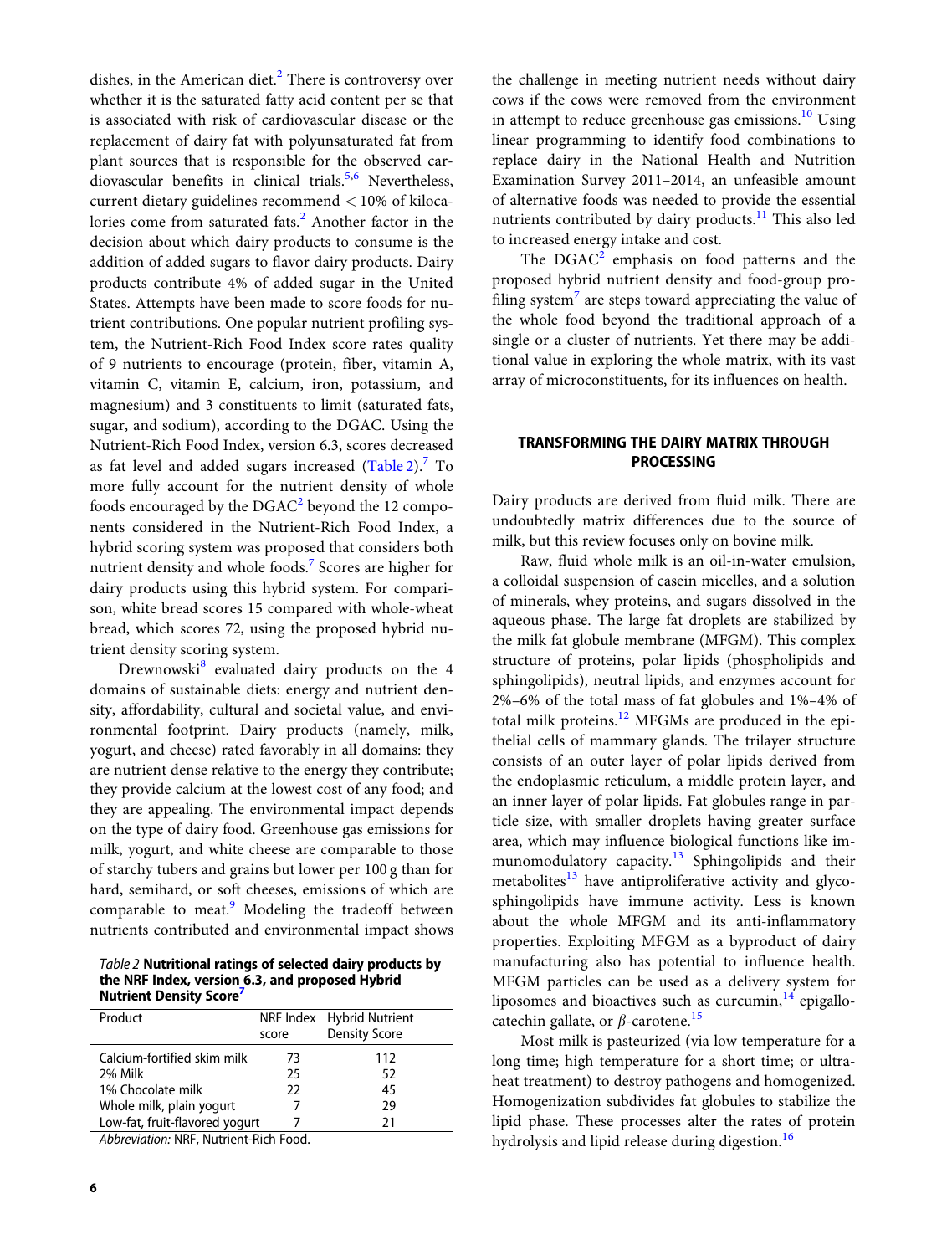Separation of the cream to make skimmed milk concentrates the milk fat globules and, for whipping cream, is then adjusted to about 40% fat and pasteurized. During churning of cream in the manufacture of butter, the aqueous phase is released as buttermilk, which contains most of the MFGM. The concentrated polar lipids in buttermilk are mostly from disrupted fragments of MFGM. The solid reverts from an oil-in-water emulsion to a water-in-oil emulsion as butter. Skim milk can be spray dried to make nonfat, dry milk powder.

Changes in the MFGM during processing can be extensive. High-fat products, except for butter, are rich in MFGM. Yao et al<sup>[17](#page-11-0)</sup> studied the changes in MFGM through basic processing steps by confocal Raman microscopy (Figure 1). Some denaturation of proteins in the MFGM occurs during pasteurization, and the MFGM is further damaged during homogenization. During homogenization, some MFGM leaves the surface of the fat globules and is replaced by casein and whey proteins. This enables fat globules to be digested more rapidly. Even more extensive damage to MFGM occurs during spray drying. The health impacts of these changes are largely unknown. However, the composition of MFGM in dairy products is similar to that in the milk from which they are derived.<sup>[18](#page-11-0)</sup>

Yogurt is made by adding starter culture containing Streptococcus salivarius subsp. thermophilus and Lactobacillus delbrueckii subsp. bulgaricus to homogenized and pasteurized milk. Fermentation of the milk occurs as bacteria in the starter culture produce lactic acid from hydrolysis of lactose. If fermentation occurs in retail pots, a set yogurt is produced. If the gel is disrupted by agitation, stirred yogurt is produced. Either type results in a gel as the aqueous phase becomes trapped in a casein network as the decrease in pH from

the lactic acid produced during fermentation approaches the isoelastic point of casein (pH 4.6).<sup>[19](#page-11-0)</sup>

During the making of cheese, milk is acidified to solubilize colloidal calcium phosphate within the casein micelles, and intramicellar interactions loosen. If the pH reaches 5.0, casein is dissociated from the micelle; the extent of dissociation is temperature dependent.<sup>[20](#page-11-0)</sup> In the manufacture of fresh, fermented milk products such as yogurt and cottage cheese, milk is heated to denature the whey proteins, which then associate with the casein micelles. In the manufacture of some cottage cheeses and firmer cheeses, rennet (proteases that clot milk) is added to curdle the milk. The enzyme removes the negatively charged macropeptide ends from kappa casein located on the outside of casein micelles, which, in the native state, function to keep the casein micelles suspended through electrostatic repulsion. Once the negatively charged peptide fragments are moved, the micellar structure is destabilized, and a solid curd is formed. Much of the calcium is lost when whey is expressed from the casein curds. Calcium salts may be added to cheese during manufacturing. Various cheeses are fermented with different bacterial strains.

Fermented products like yogurt and cheese contain bacteria that can produce short-chain fatty acids and bioactive peptides. The impact on health may vary with the type of culture introduced in manufacturing, the available substrate in the product and co-ingested foods, and the profile of metabolites produced.

### INFLUENCE OF FORM ON APPETITE

The physical state of dairy products can influence appetite and, subsequently, the amount of food consumed overall. In a study using a crossover design to compare



Figure 1 Structure changes in milk fat globules (MFGs) and milk fat globule membrane MFGM during manufacture of powdered milk. A) Globules in raw bovine milk. B) Globules in pasteurized bovine milk. Some denatured proteins in the membrane were visible. C) Globules in pasteurized and homogenized bovine milk. The MFGM structure was damaged and the MFGs were split into small globules. D) Globules in spray-dried bovine milk. Some small MFGs were fused together and they became a large globule. Reproduced with permission from Yao et al. $<sup>17</sup>$  Tag, triacylglycerol.</sup>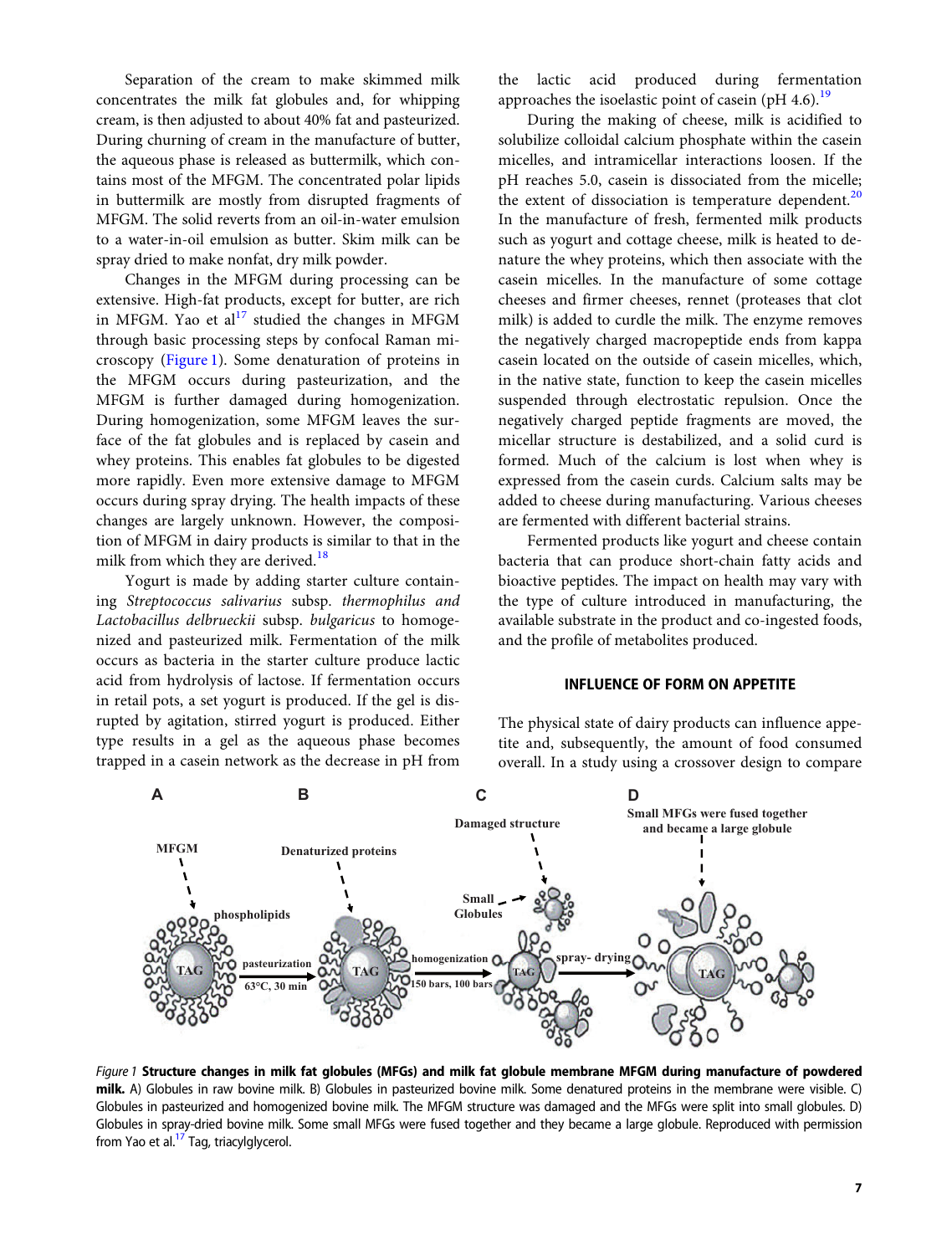isocaloric meals of grated cheese and yogurt with a liquid emulsion of equal mass, the semisolid meal prolonged satiety and delayed gastric emptying compared with the liquid meal (Figure 2).<sup>[21](#page-11-0)</sup> The study authors concluded that enhanced gastric retention was responsible for decreased appetite mediated by increased viscosity in the stomach and perhaps intestinal nutrient signaling, and could not be explained by plasma cholecystokinin secretion. This hormone aids in secretion of bile and enzymes that facilitate digestion. Slower digestion rates that occur from eating foods with structure result in more satiation.

More recently, Vien et al. $^{22}$  $^{22}$  $^{22}$  reported effects of the dairy matrix on appetite, glycemic and insulin responses, and food intake. Surprisingly, they found that the dairy-matrix effect depended on age and sex of the consumer. Men and women in the age categories 20–30 years and 60–67 years consumed test meals of whole milk, skim milk, Greek yogurt, and cheddar cheese in a randomized order, crossover design. Appetite suppression in older adults showed greater suppression by solid and semisolid products (ie, cheese and yogurt  $>$  skim milk  $>$  whole milk). Only yogurt suppressed appetite in younger adults. Furthermore, appetite suppression was greater in women than men. That sex, age, and dairy matrix interact to influence appetite and food intake is another example that precision nutrition is a more nuanced approach to promoting health and risk reduction of chronic disease.

### INFLUENCE OF MFGM ON PLASMA LIPIDS

Total fat or saturated fatty acid content typically has been the criterion used to assess risk of cardiovascular disease, through impact on serum lipids. Yet a closer examination of the dairy matrix suggests that the relationship is more complex. To evaluate the role of the

MFGM on serum lipids, Rosqvist et  $al<sup>23</sup>$  $al<sup>23</sup>$  $al<sup>23</sup>$  compared isocaloric diets with the same total fat content of 40 g/day that differed in MFGM content for 8 weeks on plasma lipids in 45 overweight men and women, using a parallel-arm design. The high MFGM diet used whipping cream as a source of MFGM and the low MFGM diet used butter to provide the fat. Plasma total cholesterol and plasma low-density lipoprotein cholesterol, a major risk factor for cardiovascular disease, exhibited the expected increases with fat added at 40 g/day as butter [\(Figure 3\)](#page-5-0). But when the fat was enclosed by MFGM, the lipoprotein profile was unchanged. Genes associated with lipid metabolism were altered in parallel with changes in lipid content. However, there were no differences between the 2 diets in serum triglyceride levels, which were little altered from baseline. Thus, caution should be used in consuming high-fat dairy products such as whipping cream.

The plasma cholesterol-lowering effect of MFGMrich dairy may be due to the cholesterol absorptionlowering influence of sphingolipids in the MFGM. In a mouse study, sphingomylin supplementation of a highfat diet decreased cholesterol absorption by 30% and liver accumulation by  $40\%$ .<sup>[24](#page-11-0)</sup> Total lipids and triglycerides were also reduced in livers of the mice by similar magnitudes. High-MFGM products such as cheese increase fecal fat excretion (lower absorption) compared with butter. $<sup>1</sup>$  $<sup>1</sup>$  $<sup>1</sup>$  This suggests a protection not obvious</sup> with whipping cream on serum triglycerides in the human study. $^{23}$  $^{23}$  $^{23}$  The protection may be more for hepatic steatosis than cardiovascular disease.

#### DAIRY MATRIX AND HEALTH

A review of meta-analyses on the association between dairy product consumption and health outcomes was



Figure 2 Comparison of isocaloric semisolid (cheese and yogurt) and lipid emulsion meals on A) visual Analog Scale (VAS) score of fullness and B) gastric volume (mean  $+$  standard error of the mean). Reprinted from Mackie et al<sup>21</sup> with permission.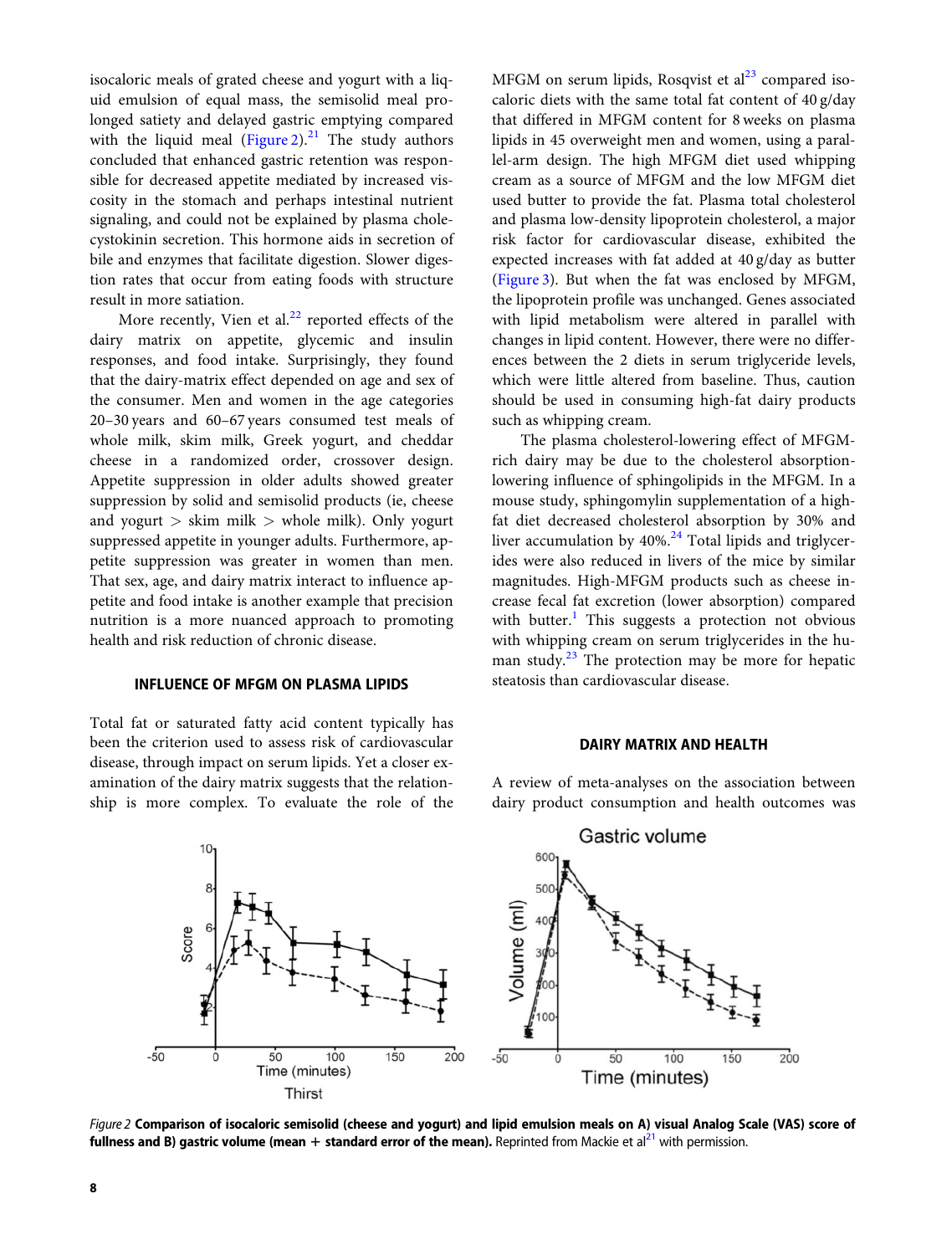<span id="page-5-0"></span>

Figure 3 Comparison of whipping cream (high milk fat globule membrane [MFGM]) and butter (low MFGM) effects on serum total cholesterol (P = 0.024) and of low-density lipoprotein cholesterol (LDL-c; P = 0.024) in diet containing 40 g/d fat in 46 overweight men and women. Data from Rosqvist et al.<sup>23</sup>

undertaken.[25](#page-11-0) An illustrative summary of the strength of the reported associations is provided in [Figure](#page-6-0) [4](#page-6-0).

The strongest and most convincing evidence for a benefit of dairy consumption was a consistent negative relationship with colorectal cancer and hypertension. The authors concluded there was probable evidence of decreased risk of cardiovascular disease, elevated blood pressure, and fatal stroke for total dairy consumption. There was possible decreased risk of breast cancer, metabolic syndrome, stroke, and type 2 diabetes, and a possible increased risk of Parkinson's disease and prostate cancer with dairy consumption.

Few studies have directly compared dairy against a control matched for the major nutrient profile or compared with various dairy products for their role on health outcomes, which could be used to evaluate matrix effects. This review focuses on studies that give insights on the effect of the dairy matrix.

# CARDIOVASCULAR AND OTHER CARDIOMETABOLIC DISEASES

Cardiovascular disease is responsible for the majority of deaths worldwide, and hypertension is the primary risk factor for cardiovascular disease. In their umbrella review, Godos et  $al<sup>25</sup>$  $al<sup>25</sup>$  $al<sup>25</sup>$  found total dairy and cheese consumption was associated with a lower risk of cardiovascular disease and stroke. The relationship is not as simple as saturated fatty acid content or even total fat, because butter

consumption was not significantly associated with cardiovascular disease, coronary heart disease, or stroke, despite its high content of saturated fatty  $acids^{26}$  and its ability to increase serum low-density lipoprotein cholesterol compared with cheese and milk. $27$  Nor is the association simply through reduction of elevated blood pressure and hypertension incidence, which was most strongly related to milk consumption $^{25}$  $^{25}$  $^{25}$  and low-fat dairy products.<sup>[28](#page-11-0)</sup> The Prospective Urban Rural Epidemiology (PURE) study was a large prospective study of 136 384 individuals from 21 countries on 5 continents who were followed for 9 years. The researchers found milk and yogurt consumption were strongly inversely associated with all-cause mortality and coronary vascular disease.<sup>29</sup>

Intermediate biomarkers of cardiometabolic diseases include lipid metabolism biomarkers, insulin-like growth factor (IGF) signaling, and chronic inflammation. An important biomarker of cardiovascular disease risk is low-density lipoprotein cholesterol. A metaanalysis of intervention studies showed the benefit of cheese over butter in reducing low-density lipoprotein cholesterol. $30$  Cheese differs from butter in that it contains more MFGMs and more bacterial cultures are added. Both are solids. A more comprehensive comparison of dairy product ingestion on intermediate biomarkers of cardiometabolic diseases was recently undertaken with a large cohort. $31$  Total and individual dairy-product consumption (milk, cheese, yogurt, butter, and low-fat varieties of these) were related to twenty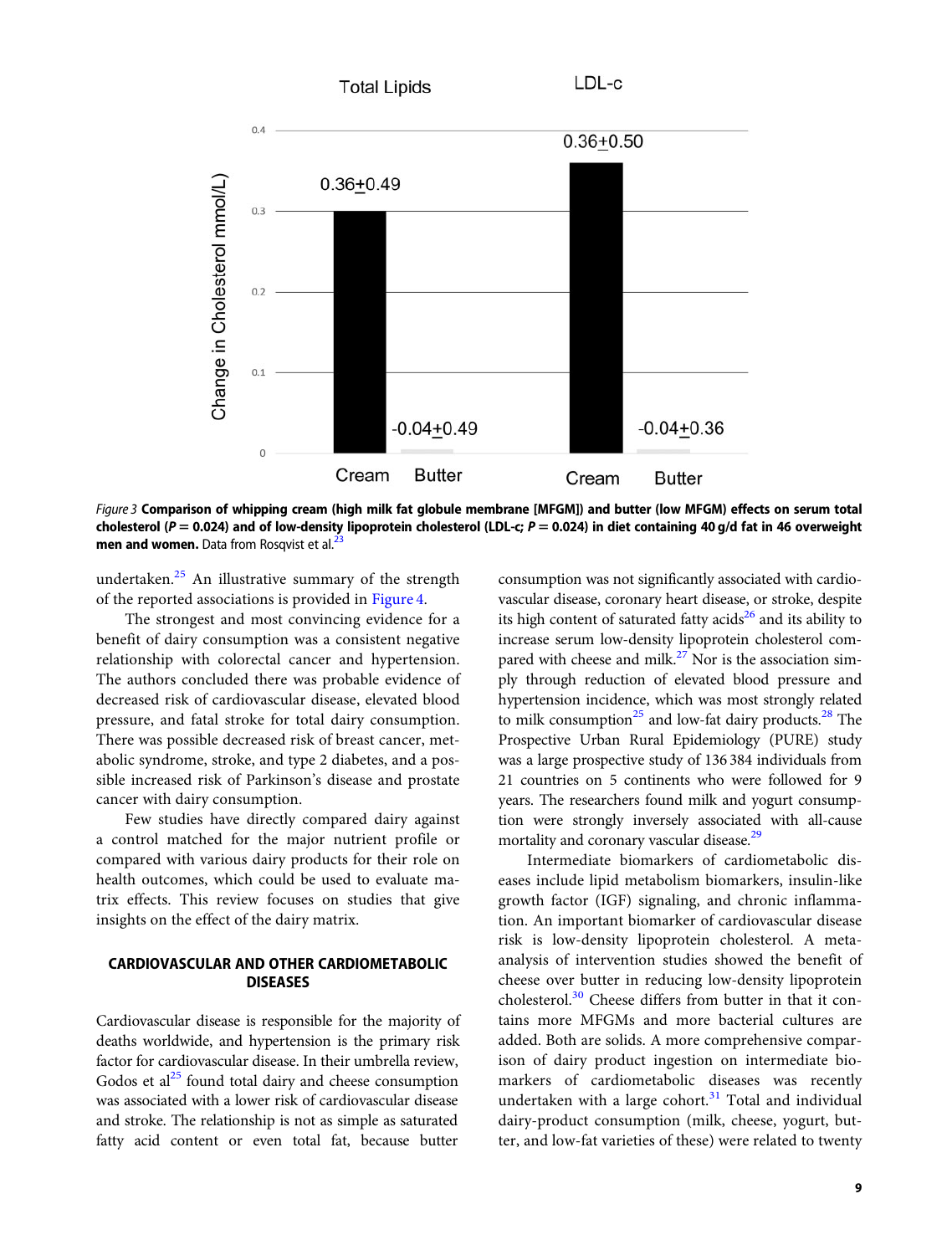<span id="page-6-0"></span>

Figure 4 Strength of associations between dairy product consumption and various health outcomes. Solid lines indicate the strongest associations. The direction of the small arrows indicate the relationship is either negative or positive. A question mark indicates uncertainty. Based on Godos et al.<sup>[25](#page-11-0)</sup>

biomarkers in the Women's Health Initiative from 35 352 postmenopausal women aged 50 to 79 years at 40 US centers. The percent difference between the highest and lowest quintiles of each dairy category for selected biomarkers is reported in [Table 3.](#page-7-0)<sup>[31](#page-11-0)</sup> Overall, dairyproduct consumption, except butter, was associated with favorable lipid profiles (eg, lower triglyceride levels and higher high-density lipoprotein cholesterol) and inflammatory biomarkers that would be associated with a lower risk of cardiometabolic disease. The relative magnitude of the association of dairy products with lower triglycerides on a per-serving basis was yogurt > butter  $>$  total dairy  $=$  full-fat dairy  $=$  total cheese  $=$  full-fat cheese  $>$  milk  $=$  low-fat dairy  $=$  low-fat cheese. The relative magnitude of the association with higher highdensity lipoprotein cholesterol was yogurt  $=$  butter  $>$ total dairy  $=$  total cheese  $=$  full-fat dairy  $=$  full-fat cheese. Milk was associated with lower high-density lipoprotein cholesterol levels. The order of effects was not fully explained by content of fat, MFGM, calcium, or vitamin D; the physical state; or fermentation of the products. Nor did the order of biomarker effects parallel those related to lowering cardiovascular disease risk. $^{25}$  $^{25}$  $^{25}$ 

Thus, lipid metabolism biomarkers are not the sole underlying factor explaining the association of dairy with cardiovascular disease.

Of the 8 biomarkers measured related to IGF signaling, the 2 most associated with dairy were glucose and insulin. The order of dairy products on a per-serving basis associated with decreased glucose and insulin levels fell in the following approximate order considering magnitude and P value: yogurt  $>$  low-fat dairy  $>$ total dairy  $>$  total cheese  $>$  full-fat cheese  $=$  full-fat dairy  $>$  total milk = low-fat cheese  $>$  butter. Butter consumption was actually associated with a significant increase in insulin level. In addition, milk consumption was associated with higher IGF-1 levels; low-fat cheese consumption was associated with higher IGF binding protein 1; and total yogurt and low-fat dairy consumption was associated with lower free IGF-1 level.

The largest associations of the 8 inflammatory markers measured with dairy products were for C-reactive protein and the cytokine interleukin-6. The decreasing order of association of specific dairy products and C-reactive protein was yogurt  $>$  total dairy  $>$  lowfat dairy  $>$  full-fat dairy  $=$  total cheese  $=$  full-fat cheese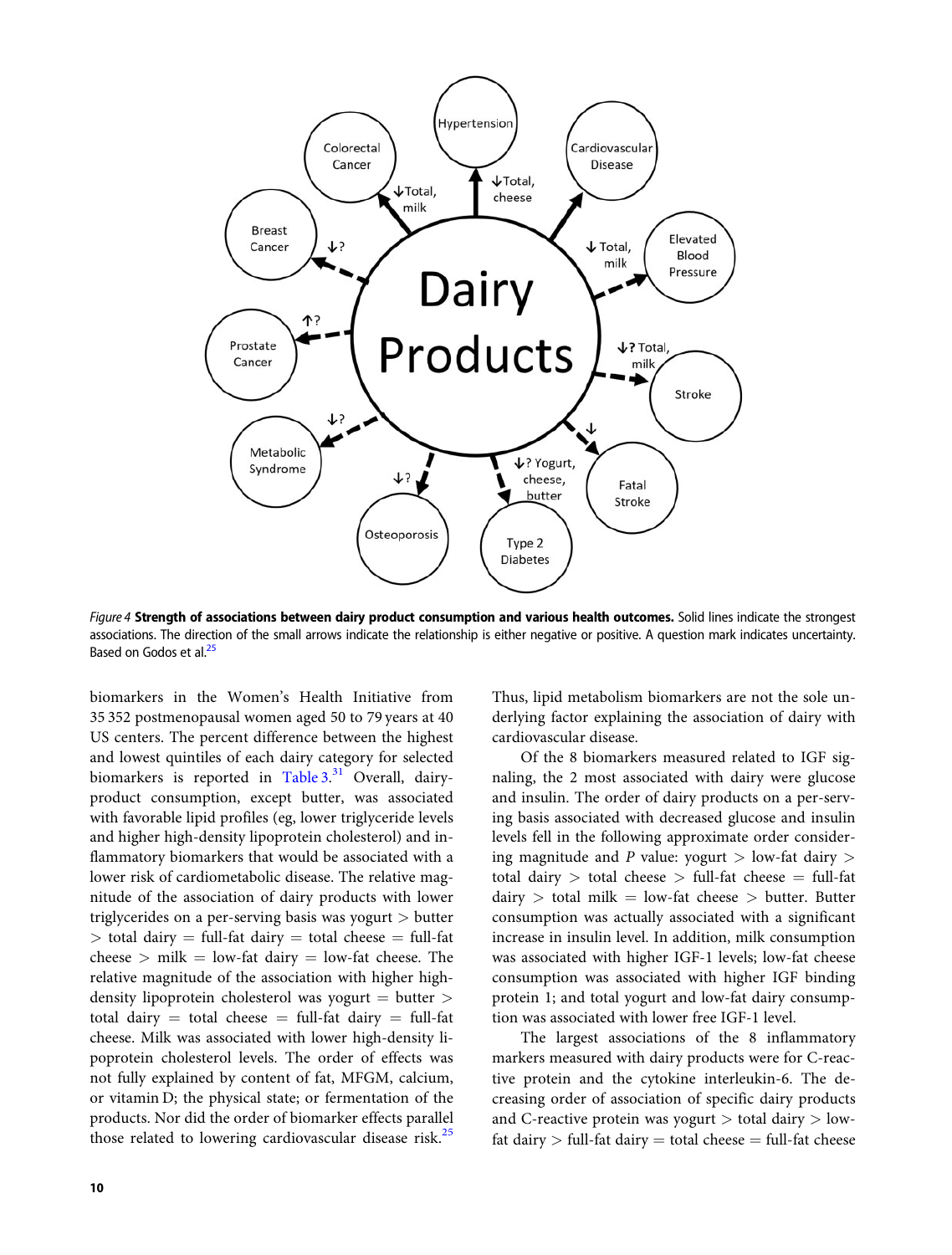<span id="page-7-0"></span>

|                        |                                                                                                                                                                                                                                                                                                                             | Table 3 Percent difference between the highest and low                                                                                                |                                                                                                                                                                                                                                                                                                                                   |                                                                                                                                                                                                                                                                                                                                 |                                                                                                                                                                                                 | est quintiles among 35 352 postmenopausal women in the Women's Health Initiative <sup>31</sup> |                                                                                                                                                                                                                                                                                                                                   |                                                                                                                                                                                                                                                                                                                                                |                                                                                                                                                                                                                                                                     |
|------------------------|-----------------------------------------------------------------------------------------------------------------------------------------------------------------------------------------------------------------------------------------------------------------------------------------------------------------------------|-------------------------------------------------------------------------------------------------------------------------------------------------------|-----------------------------------------------------------------------------------------------------------------------------------------------------------------------------------------------------------------------------------------------------------------------------------------------------------------------------------|---------------------------------------------------------------------------------------------------------------------------------------------------------------------------------------------------------------------------------------------------------------------------------------------------------------------------------|-------------------------------------------------------------------------------------------------------------------------------------------------------------------------------------------------|------------------------------------------------------------------------------------------------|-----------------------------------------------------------------------------------------------------------------------------------------------------------------------------------------------------------------------------------------------------------------------------------------------------------------------------------|------------------------------------------------------------------------------------------------------------------------------------------------------------------------------------------------------------------------------------------------------------------------------------------------------------------------------------------------|---------------------------------------------------------------------------------------------------------------------------------------------------------------------------------------------------------------------------------------------------------------------|
| Biomarker              |                                                                                                                                                                                                                                                                                                                             |                                                                                                                                                       |                                                                                                                                                                                                                                                                                                                                   |                                                                                                                                                                                                                                                                                                                                 | Dietary category, % difference (P value)                                                                                                                                                        |                                                                                                |                                                                                                                                                                                                                                                                                                                                   |                                                                                                                                                                                                                                                                                                                                                |                                                                                                                                                                                                                                                                     |
|                        | Total dairy                                                                                                                                                                                                                                                                                                                 | ow-fat dairy                                                                                                                                          | -ull-fat dairy                                                                                                                                                                                                                                                                                                                    | otal cheese                                                                                                                                                                                                                                                                                                                     | ow-fat cheese                                                                                                                                                                                   | -ull-fat cheese                                                                                | Total milk                                                                                                                                                                                                                                                                                                                        | iotal yogurt                                                                                                                                                                                                                                                                                                                                   | otal butter                                                                                                                                                                                                                                                         |
|                        |                                                                                                                                                                                                                                                                                                                             |                                                                                                                                                       |                                                                                                                                                                                                                                                                                                                                   |                                                                                                                                                                                                                                                                                                                                 |                                                                                                                                                                                                 |                                                                                                |                                                                                                                                                                                                                                                                                                                                   |                                                                                                                                                                                                                                                                                                                                                |                                                                                                                                                                                                                                                                     |
|                        |                                                                                                                                                                                                                                                                                                                             |                                                                                                                                                       |                                                                                                                                                                                                                                                                                                                                   |                                                                                                                                                                                                                                                                                                                                 |                                                                                                                                                                                                 |                                                                                                |                                                                                                                                                                                                                                                                                                                                   |                                                                                                                                                                                                                                                                                                                                                |                                                                                                                                                                                                                                                                     |
|                        |                                                                                                                                                                                                                                                                                                                             |                                                                                                                                                       |                                                                                                                                                                                                                                                                                                                                   |                                                                                                                                                                                                                                                                                                                                 |                                                                                                                                                                                                 |                                                                                                |                                                                                                                                                                                                                                                                                                                                   |                                                                                                                                                                                                                                                                                                                                                |                                                                                                                                                                                                                                                                     |
|                        | $\begin{bmatrix} 9 & 9 & 9 \\ 0 & 0.3 & 0 \\ 0.6 & 0 & 0 \\ 0.7 & 0 & 0 \\ 0 & 0.2 & 0 \\ 0.000 & 0 & 0 \\ 0.000 & 0 & 0 \\ 0.000 & 0 & 0 \\ 0.5 & 0 & 0 \\ 0.5 & 0 & 0 \\ 0 & 0 & 0 \\ 0 & 0 & 0 \\ 0 & 0 & 0 \\ 0 & 0 & 0 \\ 0 & 0 & 0 \\ 0 & 0 & 0 \\ 0 & 0 & 0 \\ 0 & 0 & 0 \\ 0 & 0 & 0 \\ 0 & 0 & 0 \\ 0 & 0 & 0 \\ $ | $7, 7, 94$<br>$(0.94)$<br>$(0.65)$<br>$(0.65)$<br>$(0.65)$<br>$(0.65)$<br>$(0.000)$<br>$(0.000)$<br>$(0.000)$<br>$(0.000)$<br>$(0.000)$<br>$(0.0000)$ | $\begin{array}{c} 4.1 \\ (0.002) \\ (0.52) \\ (1.52) \\ (2.30) \\ (3.30) \\ (0.03) \\ (0.03) \\ (0.03) \\ (0.03) \\ (0.03) \\ (0.03) \\ (0.03) \\ (0.03) \\ (0.03) \\ (0.03) \\ (0.03) \\ (0.03) \\ (0.03) \\ (0.03) \\ (0.03) \\ (0.03) \\ (0.03) \\ (0.03) \\ (0.03) \\ (0.03) \\ (0.03) \\ (0.03) \\ (0.03) \\ (0.03) \\ (0.0$ | $\begin{bmatrix} 1 & 1 & 0 & 0 \\ 0 & 0 & 1 & 0 \\ 0 & 0 & 2 & 0 \\ 0 & 0 & 0 & 0 \\ 0 & 0 & 0 & 0 \\ 0 & 0 & 0 & 0 \\ 0 & 0 & 0 & 0 \\ 0 & 0 & 0 & 0 \\ 0 & 0 & 0 & 0 \\ 0 & 0 & 0 & 0 \\ 0 & 0 & 0 & 0 \\ 0 & 0 & 0 & 0 \\ 0 & 0 & 0 & 0 \\ 0 & 0 & 0 & 0 \\ 0 & 0 & 0 & 0 \\ 0 & 0 & 0 & 0 \\ 0 & 0 & 0 & 0 \\ 0 & 0 & 0 & $ | $7.80\n7.81\n7.83\n7.84\n7.85\n8.87\n7.87\n7.88\n7.89\n7.80\n7.80\n7.80\n7.80\n7.80\n7.80\n7.80\n7.80\n7.80\n7.80\n7.80\n7.80\n7.80\n7.80\n7.80\n7.80\n7.80\n7.80\n8.80\n9.80\n10.81\n12.82\n1$ |                                                                                                | $\begin{array}{l} 0.034 \\ -0.046 \\ -0.014 \\ -0.000 \\ -0.000 \\ -0.000 \\ -0.000 \\ -0.000 \\ -0.000 \\ -0.000 \\ -0.000 \\ -0.000 \\ -0.000 \\ -0.000 \\ -0.000 \\ -0.000 \\ -0.000 \\ -0.000 \\ -0.000 \\ -0.000 \\ -0.000 \\ -0.000 \\ -0.000 \\ -0.000 \\ -0.000 \\ -0.000 \\ -0.000 \\ -0.000 \\ -0.000 \\ -0.000 \\ -0.$ | $\begin{array}{r} -3.9 \\ -0.0003) \\ -1.7 \\ -0.03 \\ -0.03 \\ -0.03 \\ -1.4 \\ -0.000 \\ -0.000 \\ -0.000 \\ -0.94 \\ -0.000 \\ -0.000 \\ -0.01 \\ -0.01 \\ -0.01 \\ -0.01 \\ -0.01 \\ -0.01 \\ -0.01 \\ -0.01 \\ -0.01 \\ -0.01 \\ -0.01 \\ -0.01 \\ -0.01 \\ -0.01 \\ -0.01 \\ -0.01 \\ -0.01 \\ -0.01 \\ -0.01 \\ -0.01 \\ -0.01 \\ -0.0$ | $\begin{bmatrix} 5.5\\ -5.5\\ 0.0000\\ 0.021\\ 0.0000\\ 0.0000\\ 0.021\\ 0.0000\\ 0.0000\\ 0.0000\\ 0.0000\\ 0.0000\\ 0.0000\\ 0.0000\\ 0.0000\\ 0.0000\\ 0.0000\\ 0.0000\\ 0.0000\\ 0.0000\\ 0.0000\\ 0.0000\\ 0.0000\\ 0.0000\\ 0.0000\\ 0.0000\\ 0.0000\\ 0.000$ |
|                        |                                                                                                                                                                                                                                                                                                                             |                                                                                                                                                       |                                                                                                                                                                                                                                                                                                                                   |                                                                                                                                                                                                                                                                                                                                 |                                                                                                                                                                                                 |                                                                                                |                                                                                                                                                                                                                                                                                                                                   |                                                                                                                                                                                                                                                                                                                                                |                                                                                                                                                                                                                                                                     |
|                        |                                                                                                                                                                                                                                                                                                                             |                                                                                                                                                       |                                                                                                                                                                                                                                                                                                                                   |                                                                                                                                                                                                                                                                                                                                 |                                                                                                                                                                                                 |                                                                                                |                                                                                                                                                                                                                                                                                                                                   |                                                                                                                                                                                                                                                                                                                                                |                                                                                                                                                                                                                                                                     |
|                        |                                                                                                                                                                                                                                                                                                                             |                                                                                                                                                       |                                                                                                                                                                                                                                                                                                                                   |                                                                                                                                                                                                                                                                                                                                 |                                                                                                                                                                                                 |                                                                                                |                                                                                                                                                                                                                                                                                                                                   |                                                                                                                                                                                                                                                                                                                                                |                                                                                                                                                                                                                                                                     |
|                        |                                                                                                                                                                                                                                                                                                                             |                                                                                                                                                       |                                                                                                                                                                                                                                                                                                                                   |                                                                                                                                                                                                                                                                                                                                 |                                                                                                                                                                                                 |                                                                                                |                                                                                                                                                                                                                                                                                                                                   |                                                                                                                                                                                                                                                                                                                                                |                                                                                                                                                                                                                                                                     |
|                        |                                                                                                                                                                                                                                                                                                                             |                                                                                                                                                       |                                                                                                                                                                                                                                                                                                                                   |                                                                                                                                                                                                                                                                                                                                 |                                                                                                                                                                                                 |                                                                                                |                                                                                                                                                                                                                                                                                                                                   |                                                                                                                                                                                                                                                                                                                                                |                                                                                                                                                                                                                                                                     |
| $\frac{\mu I U/mL}{1}$ |                                                                                                                                                                                                                                                                                                                             |                                                                                                                                                       |                                                                                                                                                                                                                                                                                                                                   |                                                                                                                                                                                                                                                                                                                                 |                                                                                                                                                                                                 |                                                                                                |                                                                                                                                                                                                                                                                                                                                   |                                                                                                                                                                                                                                                                                                                                                |                                                                                                                                                                                                                                                                     |
|                        |                                                                                                                                                                                                                                                                                                                             |                                                                                                                                                       |                                                                                                                                                                                                                                                                                                                                   |                                                                                                                                                                                                                                                                                                                                 |                                                                                                                                                                                                 |                                                                                                |                                                                                                                                                                                                                                                                                                                                   |                                                                                                                                                                                                                                                                                                                                                |                                                                                                                                                                                                                                                                     |
| ng/mL<br>CRP           |                                                                                                                                                                                                                                                                                                                             |                                                                                                                                                       |                                                                                                                                                                                                                                                                                                                                   |                                                                                                                                                                                                                                                                                                                                 |                                                                                                                                                                                                 |                                                                                                |                                                                                                                                                                                                                                                                                                                                   |                                                                                                                                                                                                                                                                                                                                                |                                                                                                                                                                                                                                                                     |
|                        |                                                                                                                                                                                                                                                                                                                             |                                                                                                                                                       |                                                                                                                                                                                                                                                                                                                                   |                                                                                                                                                                                                                                                                                                                                 |                                                                                                                                                                                                 |                                                                                                |                                                                                                                                                                                                                                                                                                                                   |                                                                                                                                                                                                                                                                                                                                                |                                                                                                                                                                                                                                                                     |
| mg/L<br>L-6            |                                                                                                                                                                                                                                                                                                                             |                                                                                                                                                       |                                                                                                                                                                                                                                                                                                                                   |                                                                                                                                                                                                                                                                                                                                 |                                                                                                                                                                                                 |                                                                                                |                                                                                                                                                                                                                                                                                                                                   |                                                                                                                                                                                                                                                                                                                                                |                                                                                                                                                                                                                                                                     |
|                        |                                                                                                                                                                                                                                                                                                                             |                                                                                                                                                       |                                                                                                                                                                                                                                                                                                                                   |                                                                                                                                                                                                                                                                                                                                 |                                                                                                                                                                                                 |                                                                                                |                                                                                                                                                                                                                                                                                                                                   |                                                                                                                                                                                                                                                                                                                                                |                                                                                                                                                                                                                                                                     |
| pa/ml                  | 0.0000                                                                                                                                                                                                                                                                                                                      |                                                                                                                                                       |                                                                                                                                                                                                                                                                                                                                   |                                                                                                                                                                                                                                                                                                                                 |                                                                                                                                                                                                 |                                                                                                |                                                                                                                                                                                                                                                                                                                                   |                                                                                                                                                                                                                                                                                                                                                |                                                                                                                                                                                                                                                                     |
|                        |                                                                                                                                                                                                                                                                                                                             | Abbreviations: CRP,C-reactive protein; HDL-c,high-density lipop                                                                                       | otein cholesterol;                                                                                                                                                                                                                                                                                                                | GF,insulin-like growth factor; ll                                                                                                                                                                                                                                                                                               |                                                                                                                                                                                                 | kin; LDL-c,low-density l                                                                       | lipoprotein                                                                                                                                                                                                                                                                                                                       | cholesterol                                                                                                                                                                                                                                                                                                                                    |                                                                                                                                                                                                                                                                     |

 $>$  low-fat cheese  $=$  milk  $=$  butter (the association of dairy consumption and C-reactive protein was not statistically significant). The decreasing order of association of specific dairy products and interleukin-6 was yogurt = low-fat dairy > total dairy > full-fat dairy = full-fat cheese  $>$  total cheese  $>$  low-fat cheese  $>$  milk  $=$ butter (the association of dairy consumption and C-reactive protein was not statistically significant). Thus, fermented products had the most favorable association with IGF signaling and inflammatory markers compared with butter. Fat content was not a controlling factor.

The results of the Shi et  $al<sup>31</sup>$  $al<sup>31</sup>$  $al<sup>31</sup>$  study call into question the sensitivity of biomarkers for IGF signaling and chronic inflammation for predicting cardiovascular risk in response to diet, compared with blood pressure and blood lipids. In support of their findings, observational studies also reported inverse associations between fermented dairy products such as yogurt and low-fat cheese on fasting glucose and glycated hemoglobin.<sup>[32](#page-11-0)</sup> In contrast, an 8-week, crossover RCT of 3–4 servings/d of dairy (MedDairy), compared with a low-fat control diet, in 41 men and women aged  $\geq$ 45 years who were at risk for cardiovascular disease showed the dairy-rich diet led to significant changes in markers of cardiovascular risk, including lower systolic and diastolic blood pressure, increased high-density lipoprotein cholesterol and lower triglyceride levels, but no changes in C-reac-tive protein, plasma glucose, or serum insulin.<sup>[33](#page-11-0)</sup> An RCT is a stronger design than observational studies, and this study should have been of sufficient duration to eliminate the usual design limitations.

The mechanism for the benefits of fermented dairy products on circulating biomarkers is not known. The probiotic action of Bifidobacterium and Lactobacillus may be responsible through production of short-chain fatty acids, which have been favorably associated with body mass index and blood glucose levels. $31$  In the large European Prospective Investigation into Cancer and Nutrition (EPIC)–Norfolk study, only fermented dairy (ie, yogurt and low-fat cheese) consumption was associated with lower increased body weight and bone min-eral density.<sup>[34](#page-11-0)</sup> Similarly, only yogurt consumption was associated with reduced adiposity in a meta-analysis [\(Figure 5\)](#page-8-0). $35$ 

### TYPE 2 DIABETES

Type 2 diabetes is characterized by elevated glucose levels and many complications. Because it is the most preventable form of diabetes, priority should be given to lifestyle choices for prevention rather than medical treatments to treat the disease after diagnosis. Incidence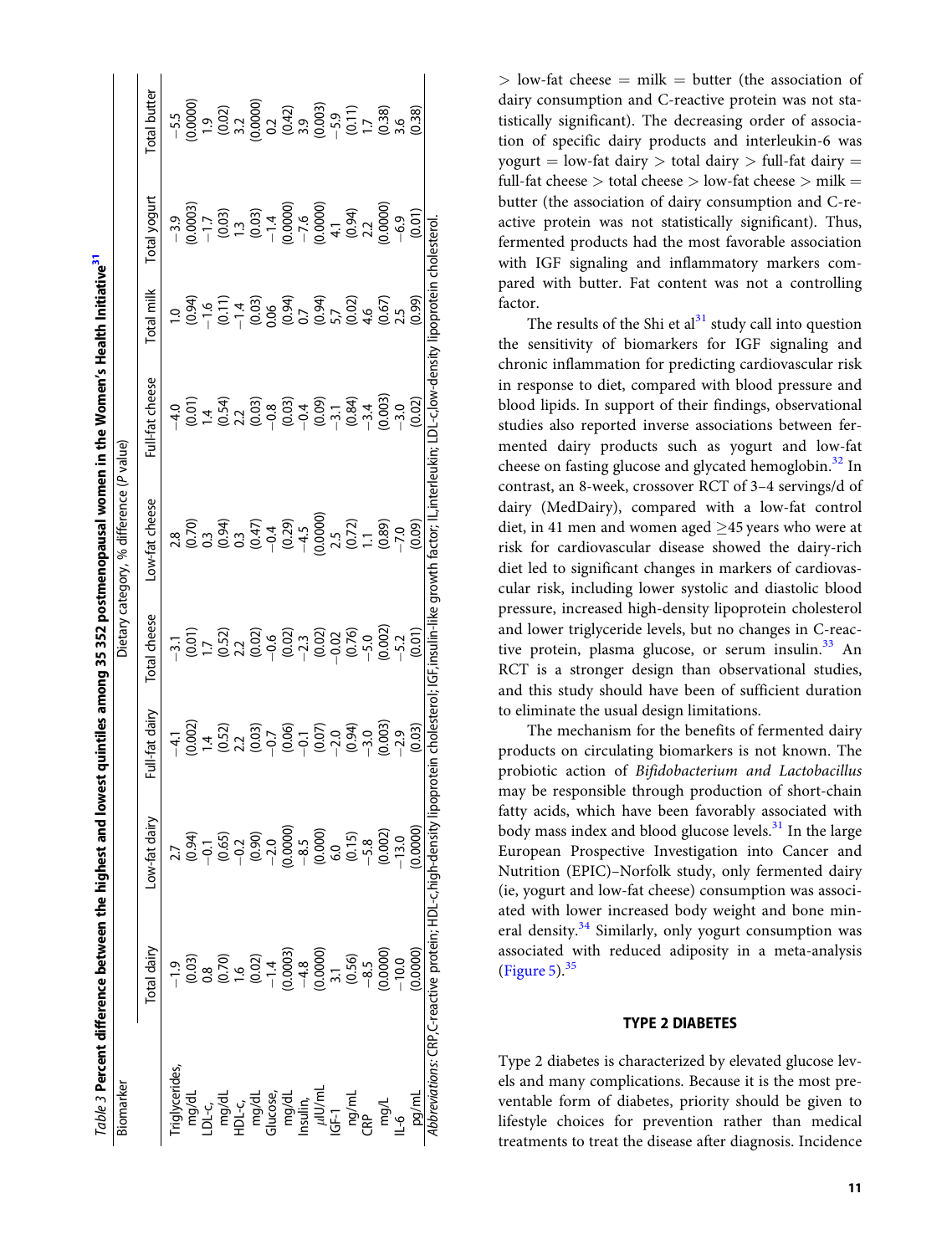<span id="page-8-0"></span>

Figure 5 Forest plot of associations between changes in body weight (grams per year) and dairy consumption in cohort studies of adults. Reprinted with permission from Schwingshackl et al.<sup>35</sup>

of diabetes is rising at alarming rates, especially in non-Western countries. A meta-analysis of observational studies found total and low-fat dairy consumption at 200 g/day was associated with a 3%–4% lower risk of di-abetes.<sup>[36](#page-11-0)</sup> Yogurt consumption had the most striking inverse association with diabetes, with up to 15% lower risk. No associations were found for cheese or milk separately. In partial support of these findings, the cardiometabolic disease risk factors in the Women's Health Initiative cohort largely reflected the benefit of yogurt and cheese (fermented dairy), regardless of fat content, with butter. $31$  The large, multicountry PURE study,  $37$ published after the meta-analysis of Soedamah-Muthu and de Goede, $36$  showed higher intakes of whole-fat, but not low-fat, dairy products were associated with lower prevalence of metabolic syndrome, hypertension, and diabetes.

The relationships reported between dairy consumption and diabetes are from observational studies. Soedamah-Muthu and de Goede<sup>[36](#page-11-0)</sup> cautioned that residual confounding is of concern because of the known association of milk and yogurt intake with other healthy behaviors. Thus, additional research is needed that uses causal designs (ie, RCTs), but it is difficult to have the duration needed for interventions to affect disease outcomes. Mendelian randomization studies in which lactose-persistent genes are used to genetically predict milk intake have been used to more causally relate dairy consumption and hypertension, $^{28}$  $^{28}$  $^{28}$  but no associations were found with genetically predicted milk intake and

diabetes<sup>[38](#page-11-0)</sup> or coronary heart disease.<sup>[39](#page-11-0)</sup> This approach cannot distinguish among milk, cheese, and yogurt consumption. However, it reduces confounding and reverse causation, because the randomization occurs with the assortment of alleles for the lactose-persistent gene at birth. Caution should be used in interpretation, however, in that gene variants may predict lactase persistence, but it does not mean individuals choose to consume dairy.

A 12-week RCT conducted with 72 men and women with metabolic syndrome who were randomly assigned to intake of lower dairy, low-fat dairy, or fullfat dairy including milk, yogurt, and cheese found no changes in glucose tolerance, but both dairy diets did increase insulin sensitivity. $40$  It is possible that the patients with metabolic syndrome were no longer sensitive to a diet intervention, and diet behaviors must be modified before metabolic syndrome develops. Little could be inferred about a matrix effect beyond fat level from this study that combined dairy products.

If the observational studies are correct that the greatest association of dairy products with reduced cardiometabolic risk factors and reduced diabetes risk is for fermented dairy products, then calcium, magnesium, vitamin D, or proteins may not be the mediating constituents. The effect of constituents in the dairy matrix requires more study. In the large Danish Diet, Cancer and Health Cohort, substitution modeling showed that substituting whole-fat yogurt for milk decreased 10-year risk of type 2 diabetes, and substituting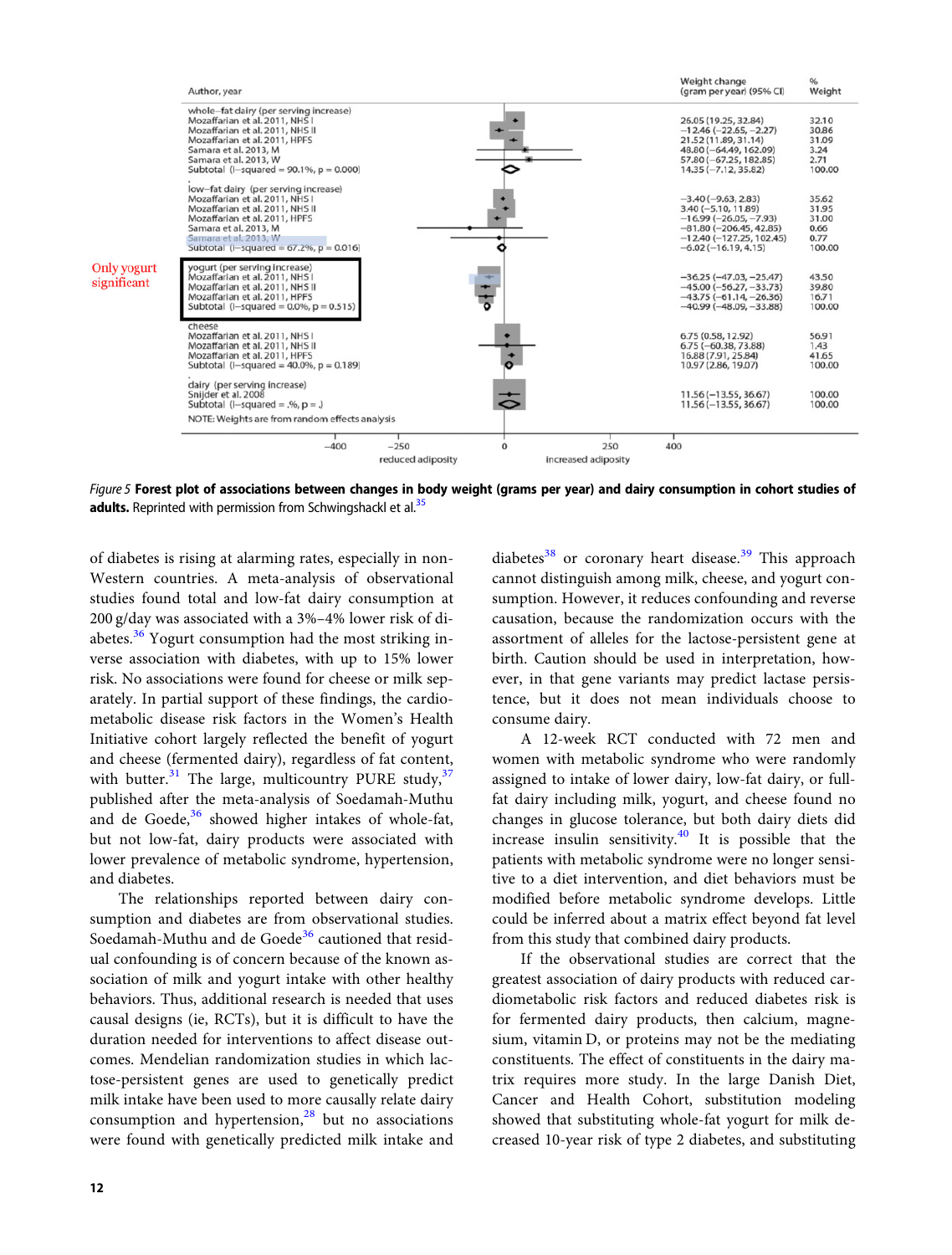skim milk for reduced-fat milk increased the risk, but all predicted changes were  $\langle 1\% \x$ <sup>[41](#page-11-0)</sup> In an 8-week RCT of parallel groups randomized to a high MFGM diet with whipping cream or a low MFGM diet with butter in overweight men and women, there was no support for a role of MFGM in modulating insulin sensitivity using indirect indicators.<sup>[23](#page-11-0)</sup>

## DAIRY AND CANCER

The World Cancer Research Fund/American Institute for Cancer Research<sup>[42](#page-11-0)</sup> expert panel concluded there is strong evidence that consumption of dairy products helps protect against colorectal cancer, as reinforced subsequently by the umbrella review of Godos et al. $^{25}$  $^{25}$  $^{25}$ However, the World Cancer Research Fund/American Institute for Cancer Research panel gave no recommendations for dairy products, because of the possible small increased risk for prostate cancer. Thus, there is heterogeneity in association of dairy with different types of cancer and there is likely heterogeneity due to the type of dairy product consumed, but there is inadequate evidence to draw many conclusions at this time.

Colorectal cancer is the cancer most influenced by diet, and therefore, the most preventable. Protection against cancer may be related to calcium and vitamin D in dairy products. Intracellular calcium influences cell growth and apoptosis of cells and unabsorbed calcium that reaches the lower gut can bind bile acids and fatty acids, which protects colon cells.<sup>[25](#page-11-0)</sup> Moreover, 1,25-dihydroxycholecalciferol regulates signaling pathways that influence proliferation, apoptosis, differentiation, inflammation, invasion, angiogenesis, and metastasis. Fermented dairy products can produce short-chain fatty acids, which are protective of the colon. One large study from the Nurses' Health Study and Health Professionals Follow-Up Study found no associations of dairy and colorectal cancer-specific death, but low-fat dairy consumption was associated with lower overall mortality in contrast to high-fat dairy consumption.<sup>[43](#page-11-0)</sup>

# DAIRY AND BONE

Dairy provides a package of essential nutrients needed for bone development and maintenance, including calcium, vitamin D, potassium, protein, magnesium, and phosphorus. A National Osteoporosis Foundation position paper described 19 systematic reviews of studies conducted between 2000 and 2016 on lifestyle factors that influence development of peak bone mass.<sup>[44](#page-11-0)</sup> Evidence for dairy consumption received a B grade on the basis of 3 RCTs and 1 observational study. An animal-model study demonstrated a matrix effect beyond adequate nutrients in a control diet without dairy.<sup>[45](#page-11-0)</sup>

Growing female rats given a diet with nonfat dry-milk powder as the source of calcium until adulthood had stronger and bigger bones with better microarchitecture than rats fed a diet with  $CaCO<sub>3</sub>$  as the source of calcium that met all nutrient requirements. Furthermore, rats fed nonfat dry-milk powder during growth retained an advantage in bone properties over rats fed CaCO<sub>3</sub> after both groups were switched to low-calcium diets with  $CaCO<sub>3</sub>$  as the source of calcium. The benefit of dairy to bone could have been due to bioactive constituents in the nonfat dry-milk powder but was not due to enhanced calcium absorption. Similarly, a short-term balance study in adolescent boys and girls showed no difference in calcium retention between dairy and  $CaCO<sub>3</sub>$  $CaCO<sub>3</sub>$  $CaCO<sub>3</sub>$  as the source of calcium.<sup>3</sup>

Few studies have compared dairy products on bone measures. Calcium absorption from milk, cheddar cheese, processed cheese, yogurt, and a cheese analog made from milk intrinsically labeled with a calcium stable isotope was not different among the products in healthy white women.<sup>[46](#page-11-0)</sup> Thus, neither lactose content nor fermentation affected calcium bioavailability.

A few observational studies have compared various dairy products on bone outcomes. Sahni et al. $47$  evaluated the effect of various dairy products on 4-year changes in bone mineral density in the Framingham Study Original Cohort. Dairy had a benefit in participants using vitamin D supplements, but not in nonusers. Milk plus yogurt plus cheese were protective against bone loss at the trochanter, but not the femoral neck or spine. Milk and fluid dairy benefits to BMD were also significant at the trochanter. In a systematic review and meta-analysis of various dairy products and hip fracture, Bian et al. $48$  showed consumption of yogurt and cheese (fermented products), but not total dairy products and cream, was associated with lower risk of hip fracture in cohort studies. The evidence for milk was insufficient. Probiotics added to milk, as in fermented dairy products, can accelerate the healing process after fracture as well as increase bone mineral density and ameliorate bone loss.<sup>[49](#page-11-0)</sup>

# CONCLUSIONS

The influence of the dairy matrix on health is gaining interest. The evidence to date suggests that solid forms of dairy products have longer gut residence times and suppress appetite more than liquid forms. Products rich in MFGM reduce cholesterol absorption. The strongest evidence for protecting against disease risk is for protection against colorectal cancer by total dairy and milk consumption and for protection against cardiovascular disease by total dairy and cheese consumption. Yogurt consumption is associated with protection against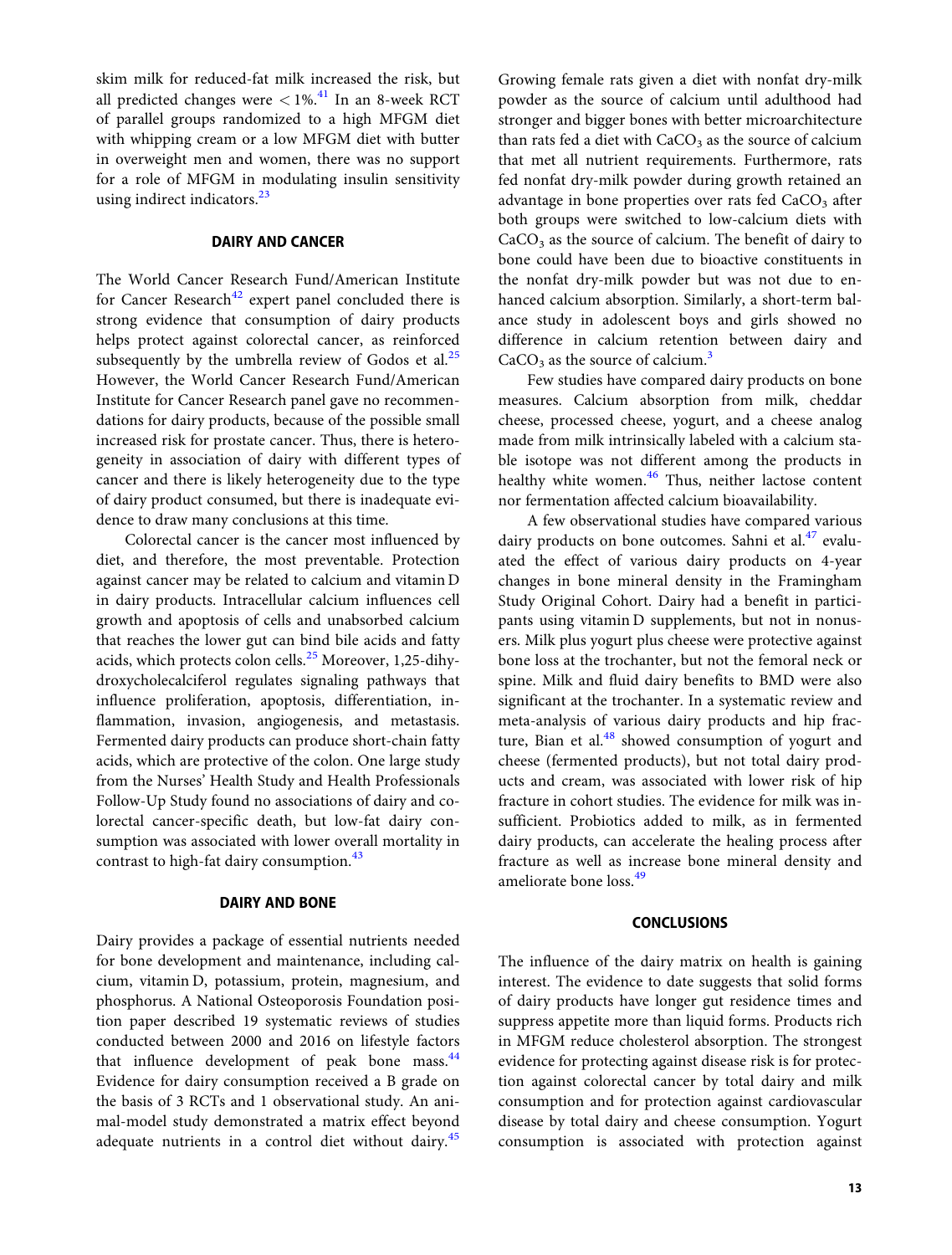<span id="page-10-0"></span>cardiometabolic disease and especially type 2 diabetes. There exists little understanding of mechanisms involved. With fermented dairy products, the capacity for producing short-chain fatty acids can confer colonic health.

Combining all dairy products into 1 category is likely to give misleading associations with disease risk. Evidence from comparisons among dairy products is largely based on observational studies. Intervention studies that can assign causality can compare various dairy matrices for biomarkers of disease, such as lipid profiles, glucose metabolism, blood pressure, IGFsignaling pathways, inflammation markers, body weight and body mass index, bone mineral density, and calcium retention. However, intervention studies of sufficient duration to compare dairy products for disease outcomes are impractical. A clever alternative design using randomized Mendelian gene variants has been applied, but this approach cannot distinguish among dairy-product consumption in a more nuanced way.

The evidence from observational studies and shortterm RCTs has largely only compared milk and hard cheese (and sometimes yogurt) with butter. There are so many aspects of the dairy matrix that require investigation, including physical state, bioactive constituents such as MFGM (content and alterations due to processing), fermentation, and interactions among constituents. Processing can alter the concentration of constituents, and additional constituents can be added during manufacture to produce an enormous array of products.

A systematic approach to understanding the role of the dairy matrix on health is needed. The following are some of the research questions to be addressed :

- What is the effect of dairy matrix and form (physical state) on disease risk?
- What is the impact of the dairy matrix on gut microbiome composition and function?
- What is the influence of the dairy matrix on gastric emptying, appetite, and food consumption?
- What are subgroup and regional differences on dairy matrix effects on health?

Human nutrition research must be conducted with the highest rigor to produce a strong evidence base for making dietary recommendations. Best practices for conducting human nutrition trials have been published and should be adopted. $50-54$  No RCTs have been conducted comparing dairy products for some outcomes such as cancer and effects on bone. Because different products have different protective effects for different diseases, a variety of products could be recommended. Alternatively, personalized nutrition recommendations could be adopted for individuals diagnosed with risk factors or who have a family history of a particular

disease. The diversity of dairy-product preferences and availability must also be considered. For example, Americans eat more sweet yogurts than do Europeans and, in the United States, cheese is more often eaten on pizza. Fluid milk is rarely consumed in some regions. Fermented milk products are consumed in some regions and not others. Recommendations for specific groups by lifestyle, condition, genetic background, dietary patterns, and so forth will require more evidence than currently exists.

#### Acknowledgements

Author contributions. C.W. drafter of the manuscript and was responsible for revising the manuscript.

Funding. This paper was sponsored by the National Dairy Council (NDC). The NDC had no role in conception, design, performance, or approval of this paper.

Declaration of interests. C.W. has received grants, contracts, honoraria, and consulting fees from numerous food and beverage companies and other commercial and nonprofit entities with interests in mineral bioavailability and function. She is an ex officio trustee of International Life Sciences Institute, a member of the science board of the US Food and Drug Administration, and a member of the California Prune Board, the California Walnut Board, and the Promoting Better Health scientific advisory panel.

#### REFERENCES

- 1. Thorning TK, Bertram HC, Bonjour JP, et al. Whole dairy matrix or single nutrients in assessment of health effects: current evidence and knowledge gaps. Am J Clin Nutr. 2017;105:1033–1045.
- 2. Dietary Guidelines Advisory Committee. Scientific Report of the 2020 Dietary Guidelines Advisory Report to the Secretary of Agriculture and the Secretary of Health and Human Services. Washington, DC: US Department of Agriculture, Agriculture Research Services; 2020.
- 3. Nickel KP, Martin BR, Smith DL, et al. Calcium bioavailability from bovine milk and dairy products in premenopausal women using intrinsic and extrinsic labeling techniques. J Nutr. 1996;126:1406–1411.
- 4. Jansson-Knodell CL, Krajicek EJ, Savaiano DA, et al. Lactose intolerance: a concise review to skim the surface. Mayo Clin Proc. 2020;95:1499–1505.
- Yu E, Hu FB. Dairy products, dairy fatty acids, and the prevention of cardiometabolic disease: a review of recent evidence. Curr Atheroscler Rep 2018;20:24.
- 6. Astrup A, Magkos F, Bier DM, et al. Saturated fats and health: a reassessment and proposal for food-based recommendations. J Am Coll Cardiol. 2020;76:844–857.
- Drewnowski A, Dwyer J, King JC, et al. A proposed nutrient density score that includes food groups and nutrients to better align with dietary guidance. Nutr Rev. 2019;77:404–416.
- 8. Drewnowski A. Measures and metrics of sustainable diets with a focus on milk, yogurt, and dairy products. Nutr Rev. 2018;76:21–28.
- Drewnowski A, Rehm CD, Martin A, et al. Energy and nutrient density of foods in relation to their carbon footprint. Am J Clin Nutr. 2015;101:184–191.
- 10. Liebe DL, Hall MB, White RR. Contributions of dairy products to environmental impacts and nutritional supplies from United States Agriculture. J Dairy Sci. 2020;103:10867–10881.
- 11. Cifelli C, Auestad N, Fulgoni VL. Replacing the nutrients in dairy foods with nondairy foods will increase the cost, calories, and require large amounts of foods. In: NHANES 2011-2014. Public Health Nutrition; 2020:1–12. doi:10.1017/ S1368980020001937.